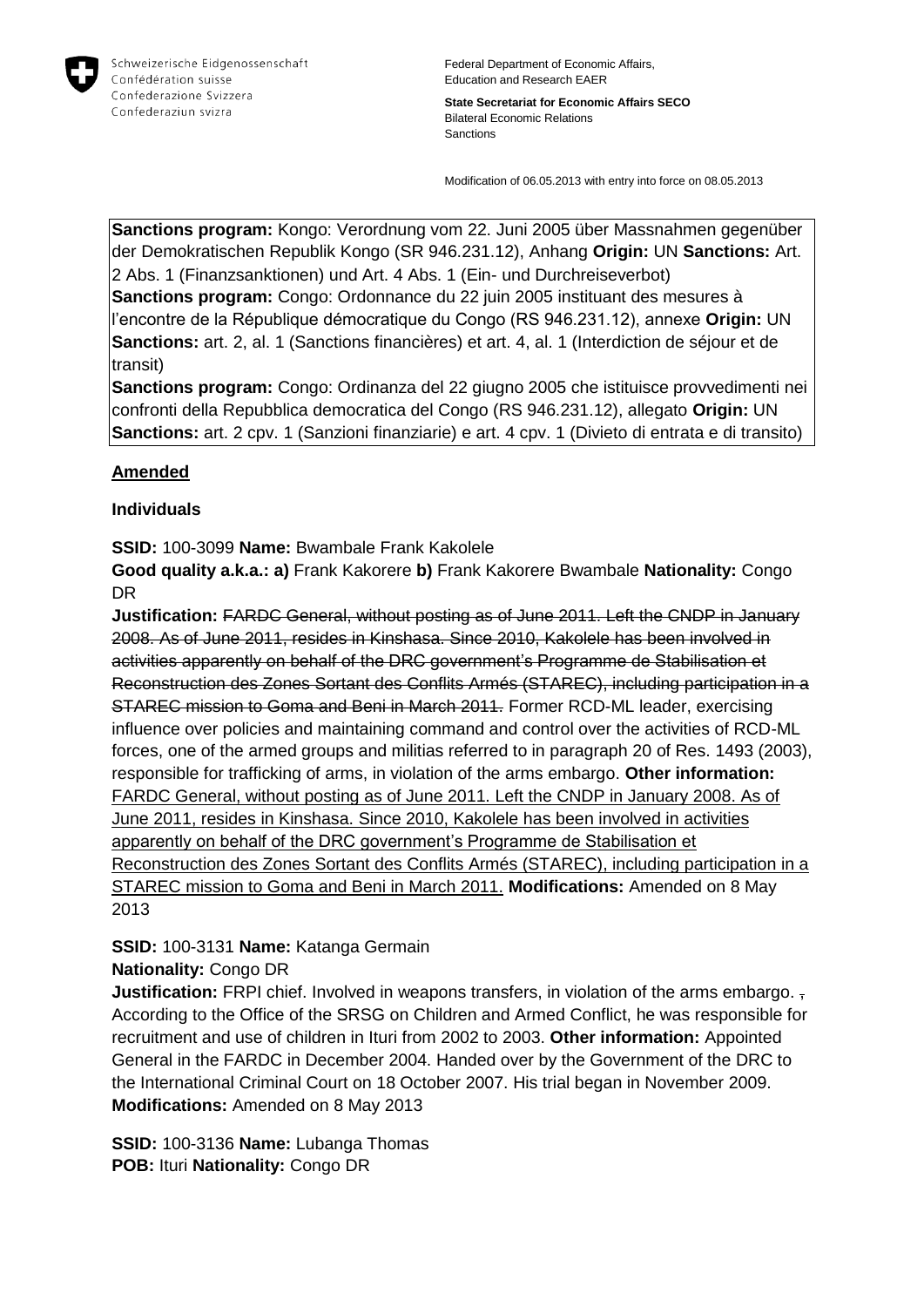**Justification:** President of the UPC/L, one of the armed groups and militias referred to in paragraph 20 of Res.1493 (2003), involved in the trafficking of arms, in violation of the arms embargo. According to the Office of the SRSG on Children and Armed Conflict, he was responsible for recruitment and use of children in Ituri from 2002 to 2003. **Other information:** Arrested in Kinshasa in March 2005 for UPC/L involvement in human rights abuses violations. Transferred to the ICC by the DRC authorities on 17 March 2006. His trial began in January 2009 and is due to close in 20112011. Convicted by the ICC in Mar 2012 and sentenced to 14 years in prison. Has appealed the court's ruling. **Modifications:**  Amended on 8 May 2013

## **SSID:** 100-3150 **Name:** Mandro Khawa Panga

**DOB:** 20 Aug 1973 **POB:** Bunia **Good quality a.k.a.: a)** Kawa Panga **b)** Kawa Panga Mandro **c)** Kawa Mandro **d)** Yves Andoul Karim **e)** Mandro Panga Kahwa **f)** Yves Khawa Panga Mandro **g)** Chief Kahwa **h)** Kawa **Nationality:** Congo DR **Justification:** Ex-President of PUSIC, one of the armed groups and militias referred to in paragraph 20 of Res. 1493 (2003) involved in arms trafficking, in violation of the arms embargo.... According to the Office of the SRSG on Children and Armed Conflict, he was responsible for recruitment and use of children from 2001 to 2002. **Other information:** Placed in prison in Bunia in April 2005 for sabotage of the Ituri peace process. Arrested by Congolese authorities in October 2005, acquitted by the Court of Appeal in Kisangani, subsequently transferred to the judicial authorities in Kinshasa on new charges of crimes against humanity, war crimes, murder, aggravated assault and battery. As of June 2011 detained at makalaMakala Central Prison, Kinshasa. **Modifications:** Amended on 8 May 2013

## **SSID:** 100-3217 **Name:** Mukulu Jamil

**DOB: a)** 1965 **b)** 1 Jan 1964 **POB:** Ntoke Village, Ntenjeru Sub County, Kayunga District, Uganda **Good quality a.k.a.: a)** Professor Musharaf **b)** Steven Alirabaki **c)** David Kyagulanyi **d)** Musezi Talengelanimiro **e)** Mzee Tutu **f)** Abdullah JanjuakaJunjuaka **g)**  Alilabaki Kyagulanyi **h)** Hussein Muhammad **i)** Nicolas Luumu **j)** Talengelanimiro **Nationality:** Uganda

**Justification:** According to open-source and official reporting, including the UNSC DRC Sanctions Committee's Group of Experts' reports, Mr. Jamil Mukulu is the military leader of the Allied Democratic Forces (ADF), a foreign armed group operating in the DRC that impedes the disarmament and voluntary repatriation or resettlement of ADF combatants, as described in paragraph 4 (b) of resolution 1857 (2008)., I. The UNSC DRC Sanction Committee's Group of Experts has reported that Mukulu has provided leadership and material support to the ADF, an armed group operating in the territory of the DRC. According to multiple sources including the UNSC DRC Sanctions Committee's Group of Experts' reports, Jamil Mukulu has also continued to exercise influence over the policies, provided financing, and maintained direct command and control over the activities of, ADF forces in the field, including overseeing links with international terrorist networks. **Other information:** Title: Head of the Allied Democratic Forces (ADF) Alt.Title: Commander, Allied Democratic Forces **Modifications:** Amended on 8 May 2013

# **SSID:** 100-3284 **Name:** Ngudjolo Matthieu Chui

## **Good quality a.k.a.:** Cui Ngudjolo

**Justification:** FNI Chief of Staff and former Chief of Staff of the FRPI, exercising influence over policies and maintaining command and control over the activities of FRPI forces, one of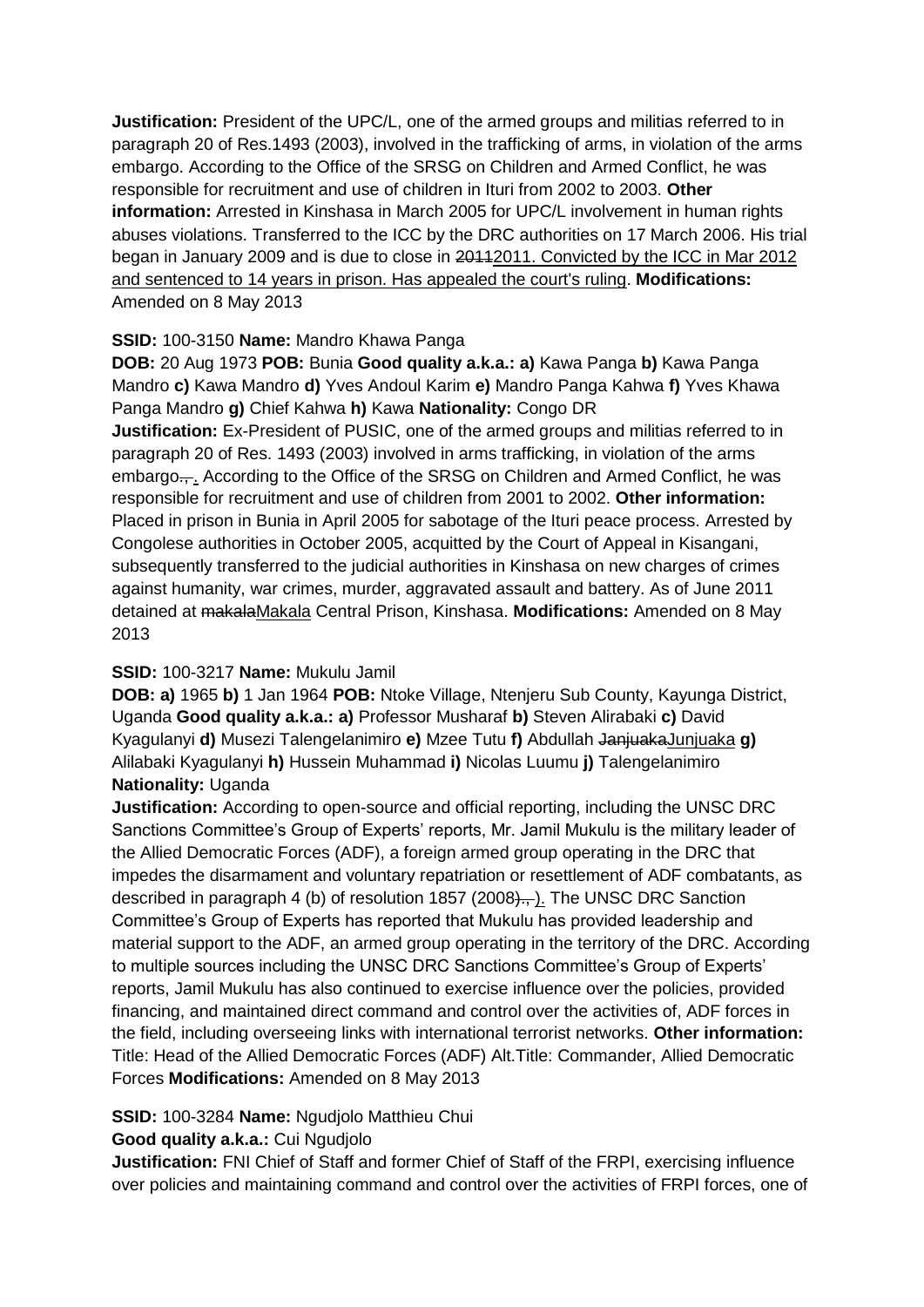the armed groups and militias referred to in paragraph 20 of Res. 1493 (2003), responsible for trafficking of arms, in violation of the arms embargo. According to the Office of the SRSG on Children and Armed Conflict, he was responsible for recruitment and use of children under 15 years old in Ituri in 2006. **Other information:** Arrested by MONUC in Bunia in October 2003. Surrendered by the Government of the DRC to the International Criminal Court on 7 February 20082008. Acquitted of all charges by the ICC in December 2012. After being released from custody, was detained by Dutch authorities, and has filed a claim for asylum in the Netherlands. **Modifications:** Amended on 8 May 2013

#### **SSID:** 100-3290 **Name:** Njabu Floribert Ngabu

**Good quality a.k.a.: a)** Floribert Njabu **b)** Floribert Ndjabu **c)** Floribert Ngabu Ndjabu **Justification:** President of FNI, one of the armed groups and militias referred to in paragraph 20 of Res. 1493 (2003), involved in the trafficking of arms, in violation of the arms embargo. **Other information:** Under house arrest in Kinshasa since March 2005 for FNI involvement in human rights abuses.Transferred to The Hague on 27 March 2011 to testify in the ICC Germain Katanga and Mathieu Ngudjolo trialstrials. Applied for asylum in the Netherlands in May 2011. In Oct 2012, a Dutch court denied his asylum claim; the case is currently on appeal. **Modifications:** Amended on 8 May 2013

#### **SSID:** 100-3344 **Name:** Nzeyimana Stanislas

**DOB: a)** 1 Jan 1966 **b)** 1967 (approximately) **c)** 28 Aug 1966 **POB:** Mugusa (Butare), Rwanda **Good quality a.k.a.: a)** Deogratias Bigaruka Izabayo **b)** Bigaruka **c)** Bigurura **d)**  Izabayo Deo **e)** Jules Mateso Mlamba **Nationality:** Rwanda

**Justification:** Deputy Commander of the FOCA (an FDLR armed branch). Military leader of a foreign armed group operating in the Democratic Republic of the Congo, impeding the disarmament and the voluntary repatriation and resettlement of combatants, per Security Council resolution 1857 (2008) OP 4 (b). In evidence collated by the UNSC DRC Sanctions Committee Group of Experts, detailed in its report of 13 February 2008, girls recovered from FDLR-FOCA had previously been abducted and sexually abused. Since mid-2007, FDLR-FOCA, which previously recruited boys in their mid to late teens, has been forcefully recruiting youth from the age of 10 years. The youngest are then used as escorts, and older children are deployed as soldiers on the frontline, per Security Council resolution 1857 (2008) OP4 (d) and (e). **Other information:** Rwandan Deputy commander of the FDLR-FOCA. As of June 2011, based at Mukoberwa, North Kivu. **Modifications:** Amended on 8 May 2013

#### **SSID:** 100-3382 **Name:** TagandaNtaganda Bosco

**DOB: a)** 1973 **b)** 1974 **POB:** Bigogwe, Rwanda **Good quality a.k.a.: a)** Bosco Ntaganda **b)**  Bosco Ntagenda **c)** General Taganda **d)** Lydia **e)** Terminator **f)** Tango Romeo **g)** Tango **h)**  Major **Nationality:** Congo DR

**Justification:** UPC/L military commander, exercising influence over policies and maintaining command and control over the activities of UPC/L, one of the armed groups and militias referred to in paragraph 20 of Res. 1493 (2003), involved in the trafficking of arms, in violation of the arms embargo. He was appointed General in the FARDC in December 2004 but refused to accept the promotion, therefore remaining outside of the FARDC. According to the Office of the SRSG on Children and Armed Conflict, he was responsible for recruitment and use of children in Ituri in 2002 and 2003, and 155 cases of direct and/or command responsibility for recruitment and use of children in North Kivu from 2002 to 2009. As CNDP Chief of Staff, had direct and command responsibility for the massacre at Kiwanja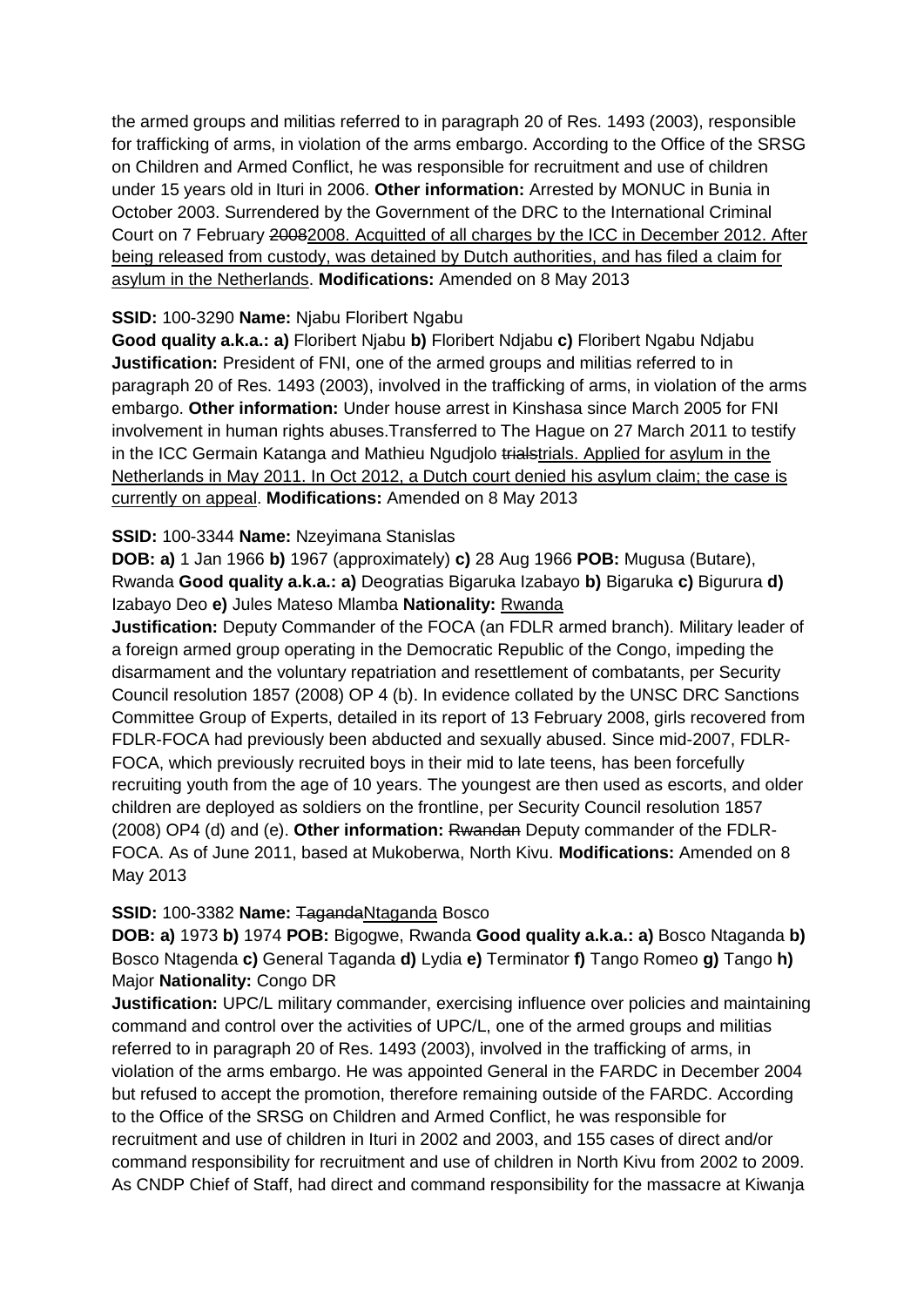(November 2008). **Other information: a)** Born in Rwanda, he moved to Nyamitaba, Masisi territory, North Kivu, when he was a child. As of June 2011, he resides in Goma and owns large farms in Ngungu area, Masisi territory, North Kivu. Nominated FARDC Brigadier-General by Presidential Decree on 11 December 2004, following Ituri peace agreements. Formerly Chief of Staff in CNDP military commander since the arrest of Laurent Nkunda in January 2009. Since January 2009, de facto Deputy Commander of consecutive anti-FDLR operations «Umoja Wetu», «Kimia II» and «Amani Leo» in North and South Kivu. **b)** Entered Rwanda in Mar 2013 and voluntarily surrendered to ICC officials in Kigali on Mar 22. Transferred to the ICC in The Hague, where he was read the charges against him in an initial appearance hearing on Mar 26. **Modifications:** Amended on 8 May 2013

#### **SSID:** 100-3400 **Name:** Zimurinda Innocent

**DOB: a)** 1 Sep 1975 **b)** 1975 **c)** 16 Mar 1972 **POB: a)** Ngungu, Masisi Territory, North Kivu Province, Congo DR **b)** Masisi, Congo DR **Good quality a.k.a.:** Zimulinda **Address:** Mudende, Rubavu, Rwanda (Current address) **Nationality:** Congo DR

**Justification:** According to multiple sources, Lt Col Innocent Zimurinda, in his capacity as one of the commanders of the FARDC 231st Brigade, gave orders that resulted in the massacre of over 100 Rwandan refugees, mostly women and children, during an April 2009 military operation in the Shalio area. The UNSC DRC Sanctions Committee's Group of Experts reported that Lt Col Innocent Zimurinda was witnessed first hand refusing to release three children from his command in Kalehe, on August 29, 2009. According to multiple sources, Lt Col Innocent Zimurinda, prior to the CNDP's integration into FARDC, participated in a November 2008 CNDP operation that resulted in the massacre of 89 civilians, including women and children, in the region of Kiwanja. In March 2010, 51 human rights groups working in eastern DRC alleged that Zimurinda was responsible for multiple human rights abuses involving the murder of numerous civilians, including women and children, between February 2007 and August 2007. Zimurinda was accused in the same complaint of responsibility for the rape of a large number of women and girls. According to a May 21, 2010, statement by the Special Representative of the Secretary General for Children and Armed Conflict, Innocent Zimurinda has been involved in the arbitrary execution of child soldiers, including during operation Kimia II. According to the same statement, he denied access by the UN Mission in the DRC (MONUC) to screen troops for minors. According to the UNSC DRC Sanctions Committee's Group of Experts, Lt Col Zimurinda holds direct and command responsibility for child recruitment and for maintaining children within troops under his command. **Other information: a)** Colonel in the FARDC. Integrated in the FARDC in 2009 as a Lieutenant Colonel, brigade commander in FARDC Kimia II Ops, based in Ngungu area. In July 2009, Zimurinda was promoted to full Colonel and became FARDC Sector commaner in Ngungu and subsequently in Kitchanga in FARDC Kimia II and Amani Leo Operations. Whereas Zimurinda did not appear in the 31 December 2010 DRC Presidential ordinance nominating high FARDC officers, Zimurinda de facto maintained his command position of FARDC 22nd sector in Kitchanga and wears the newly issued FARDC rank and uniform. He remains loyal to Bosco Ntaganda. In December 2010, recruitment activities carried out by elements under the command of Zimurinda were denounced in open source reports. **b)** M23 Bde Comd; Rank: Colonel **c)** Entered the Republic of Rwanda on 16 Mar 2013, at Gasizi/Rubavu **Modifications:** Amended on 8 May 2013

**SSID:** 100-23709 **Name:** Ngaruye Wa Myamuro Baudoin **DOB: a)** 1978 **b)** 1 Apr 1978 **POB: a)** Lusamambo, Lubero territory, Congo DR **b)** Bibwe,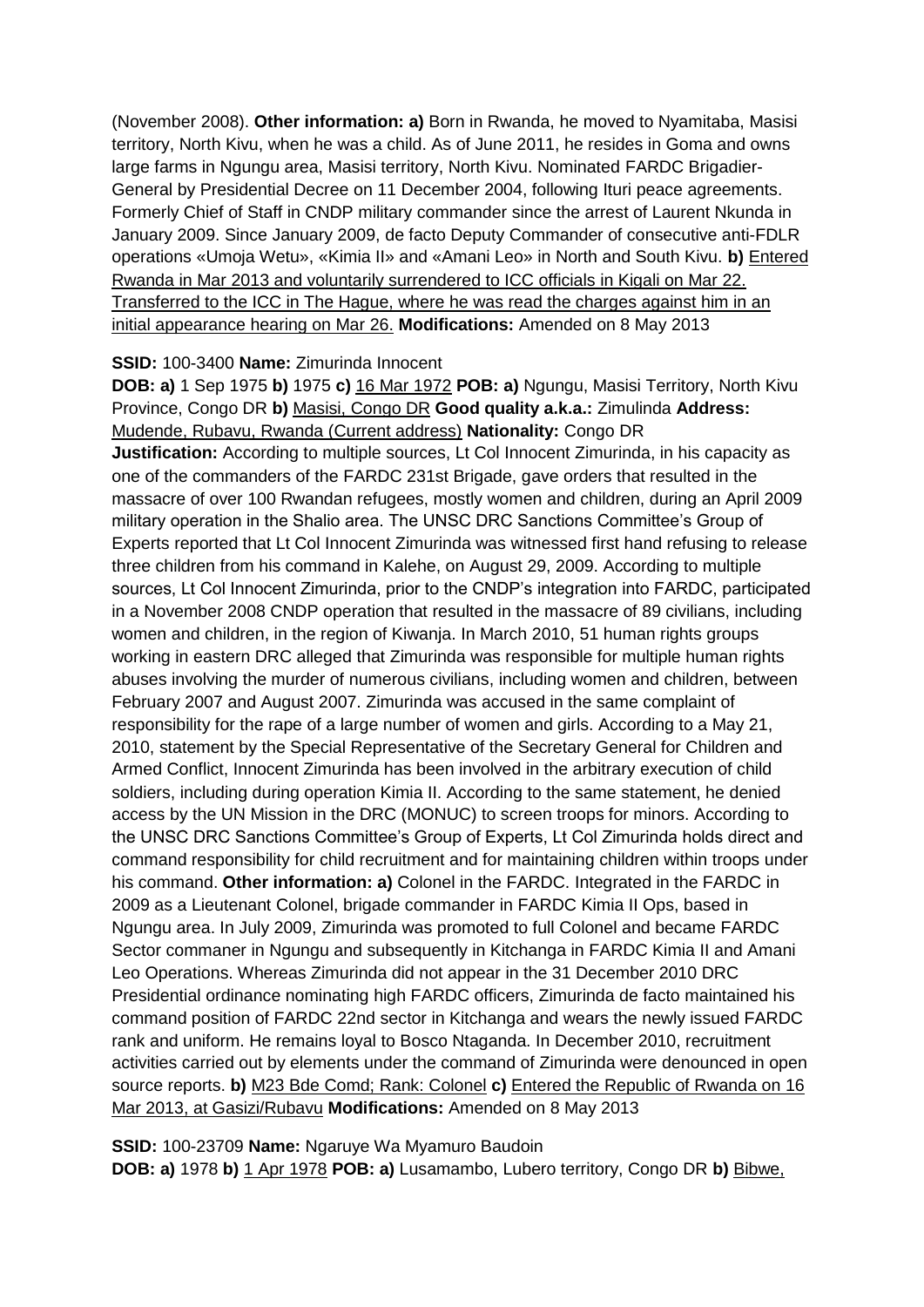Congo DR **Good quality a.k.a.:** Colonel Baudoin Ngaruye **Address:** Mudende, Rubavu, Rwanda (Current address) **Identification document:** Other No. 1-78-09-44621-80, Congo (FARDC ID)

**Justification:** In April 2012, Ngaruye commanded the ex-CNDP mutiny, known as the Mouvement du 23 Mars (M23), under the orders of General Ntaganda. He is currently the third highest ranking military commander within the M23. The Group of experts on the DRC previously recommended him for designation in 2008 and 2009. He is responsible for and has committed severe violations of human rights and international law. He recruited and trained hundreds of children between 2008 and 2009 and then towards the end of 2010 for the M23. He has committed killing, maiming and abductions, often targeting women. He is responsible for executions and torture of deserters within the M23. In 2009 within the FARDC, he gave the orders to kill all men in Shalio village of Walikale. He also provided weapons, munitions and salaries in Masisi and Walikale under the direct orders from Ntaganda. In 2010 he orchestrated the forced displacement and expropriation of populations in the area of Lukopfu. He has also been extensively involved in criminal networks within the FARDC deriving profits from the mineral trade which led to tensions and violence with Colonel Innocent Zimurinda in 2011. **Other information: a)** Military leader of the Mouvement du 23 Mars (M23). **b)** Rank: Bde Gen **c)** Entered the Republic of Rwanda on 16 Mar 2013 at Gasizi/Rubavu. **Modifications:** Listed on 19 Dec 2012, amended on 8 May 2013

#### **SSID:** 100-23793 **Name:** Runiga Jean-Marie Lugerero

**DOB: a)** 1960 (approximately) **b)** 9 Sep 1966 **POB:** Bukavu, Congo DR **Good quality a.k.a.:** Jean-Marie Rugerero **Address:** Mudende, Rubavu, Rwanda (Current address) **Justification: a)** A July 9, 2012 document signed by M23 leader Sultani Makenga named Runiga as the coordinator of the political wing of M23. According to the document, Runiga's appointment was prompted by the need to ensure the visibility of the M23 cause. **b)** Runiga is named as the "President" of the M23 in postings on the group's website. His leadership role is corroborated by the November 2012 Group of Experts report, which refers to Runiga as the "leader of the M23". **c)** According to a December 13, 2012 Associated Press article, Runiga showed the Associated Press a list of demands that he said will be presented to the Congolese government. Included in the demands are the resignation of Kabila and the dissolution of the national assembly. Runiga indicated that if given the opportunity, M23 could retake Goma. "And at this time we will not retreat," Runiga told the Associated Press. He also indicated that M23's political branch should resume its control of Goma as a precondition to negotiations. "I think our members who are in Kampala represent us. In due time I will be there, too. I am waiting for things to be organized and when Kabila will be there, I will go, too," Runiga said. **d)** According to a November 26, 2012 Le Figaro article, Runiga met with DRC President Kabila on November 24, 2012 to begin discussions. Separately, in an interview with Le Figaro, Runiga stated, "M23 is composed primarily of former FARDC military members who defected to protest the non-respect of the March 23, 2009 accords." He added, "M23's soldiers are deserters from the army who left with their arms in hand. Recently, we recovered a lot of equipment from a military base in Bunagana. For the moment, this allows us to regain territory each day and to repel all the attacks from the FARDC…FARDC. Our revolution is Congolese, led by the Congolese, for the Congolese people." **e)** According to a November 22, 2012 Reuters article, Runiga stated that M23 had the capacity to hang on to Goma after M23's forces were bolstered by mutinying Congolese soldiers from the FARDC: "Firstly we have a disciplined army, and also we have the FARDC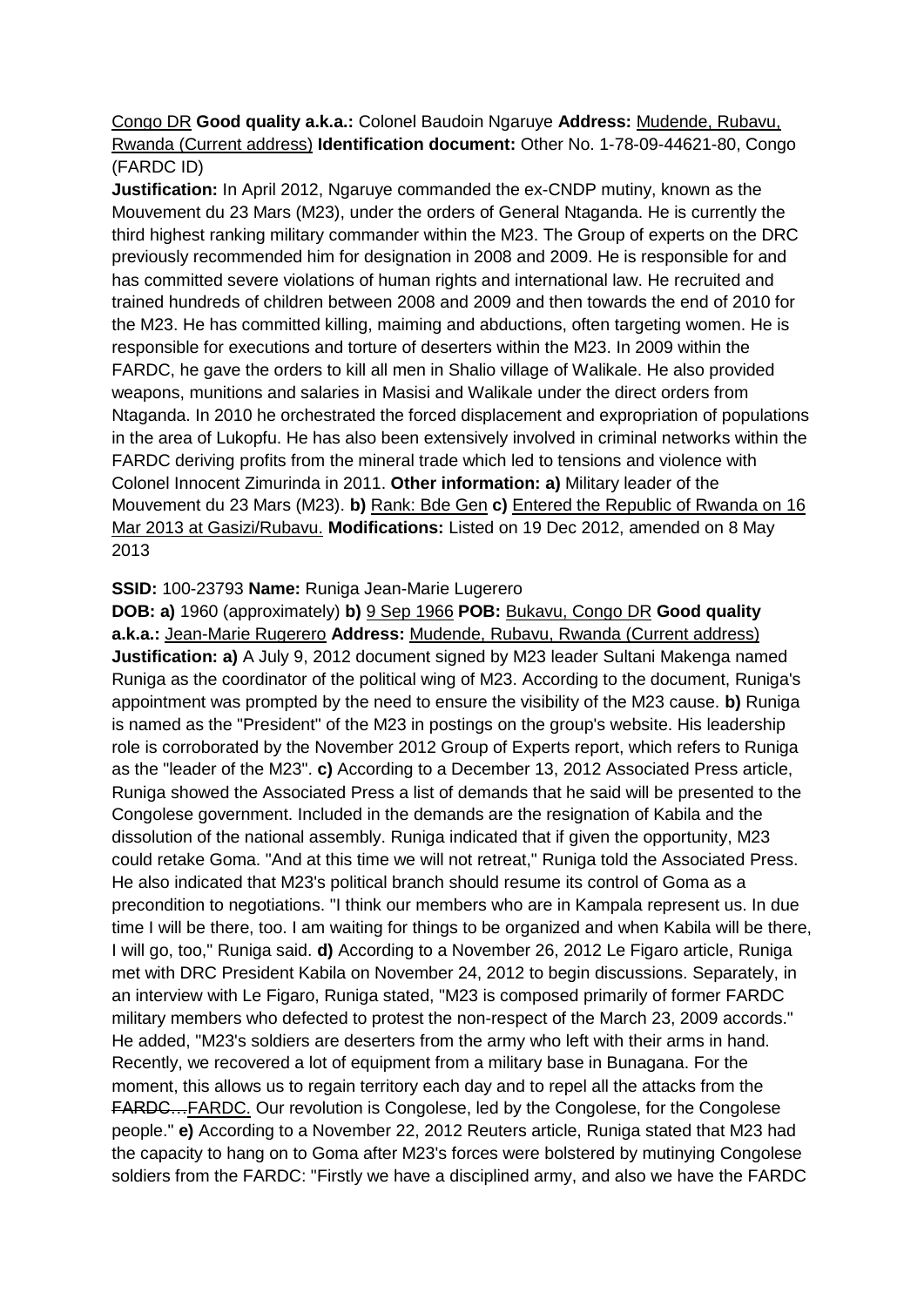soldiers who've joined us. They're our brothers, they'll be retrained and recycled then we'll work with them." **f)** According to a November 27, 2012 article published in The Guardian, Runiga indicated that M23 would refuse to obey a call by regional leaders of the International Conference of the Great Lakes to leave Goma in order to pave the way for peace talks. Instead, Runiga stated that M23's withdrawal from Goma would be the result, not a precondition, of negotiation. **g)** According to the 15 November 2012 Final Report of the Group of Experts, Runiga led a delegation that travelled to Kampala, Uganda on July 29, 2012 and finalized the M23 movement's 21-point agenda ahead of anticipated negotiations at the International Conference on the Great Lakes Region. **h)** According to a November 23, 2012 BBC article, M23 was formed when former members of the CNDP who had been integrated into the FARDC began to protest against bad conditions and pay, and lack of full implementation of the March 23, 2009 peace deal between the CNDP and the DRC that led to the CNDP's integration into the FARDC. **i)** M23 has been engaged in active military operations in order to take control of territory in eastern DRC, according to the November 2012 IPIS report. M23 and FARDC fought over control of several towns and villages in eastern DRC on July 24 and July 25, 2012; M23 attacked the FARDC in Rumangabo on July 26, 2012; M23 drove FARDC from Kibumba on November 17, 2012; and M23 took control of Goma on November 20, 2012. **j)** According to the November 2012 Group of Experts report, several ex-M23 combatants claim that M23 leaders summarily executed dozens of children who attempted to escape after being recruited as M23 child soldiers. **k)** According to a September 11, 2012 report by Human Rights Watch (HRW), a Rwandan man, 18, who escaped after being forcibly recruited in Rwanda told HRW that he witnessed the execution of a 16-year old boy from his M23 unit who had tried to flee in June. The boy was captured and beaten to death by M23 fighters in front of the other recruits. An M23 commander who ordered his killing then allegedly told the other recruits "[h]e wanted to abandon us," as an explanation for why the boy had been killed. The report also states that witnesses claimed that at least 33 new recruits and other M23 fighters were summarily executed when they attempted to flee. Some were tied up and shot in front of other recruits as an example of the punishment they could receive. One young recruits told HRW, "[w]hen we were with M23, they said [we had a choice] and could stay with them or we could die. Lots of people tried to escape. Some were found and then that was immediately their death. **Other information: a)**  M23 President **b)** Entered the Republic of Rwanda on 16 Mar 2013, at Gasizi/Rubavu. **Modifications:** Listed on 5 Feb 2013, amended on 8 May 2013

## **Entities**

**SSID:** 100-3417 **Name:** Congomet Trading House

**Good quality a.k.a.:** Congocom **F.k.a.:** Congocom **Address:** Butembo, North Kivu, Congo DR

**Justification:** Congomet trading House was owned by Kisoni Kambale (deceased on 5 July 2007 and subsequently delisted on 24 April 2008 by the Security Council Committee established pursuant to resolution 1533 (2004)). Kambale acquired almost all the gold production in the Mongbwalu district, which was controlled by the FNI. The FNI derived substantial income from taxes imposed on this production. This constitutes «provision of assistance» to illegal armed groups in breach of the arms embargo of resolutions 1493 (2003) and 1596 (2005). **Other information:** No longer exists as a gold trading house in Butembo, North Kivu. **Modifications:** Amended on 8 May 2013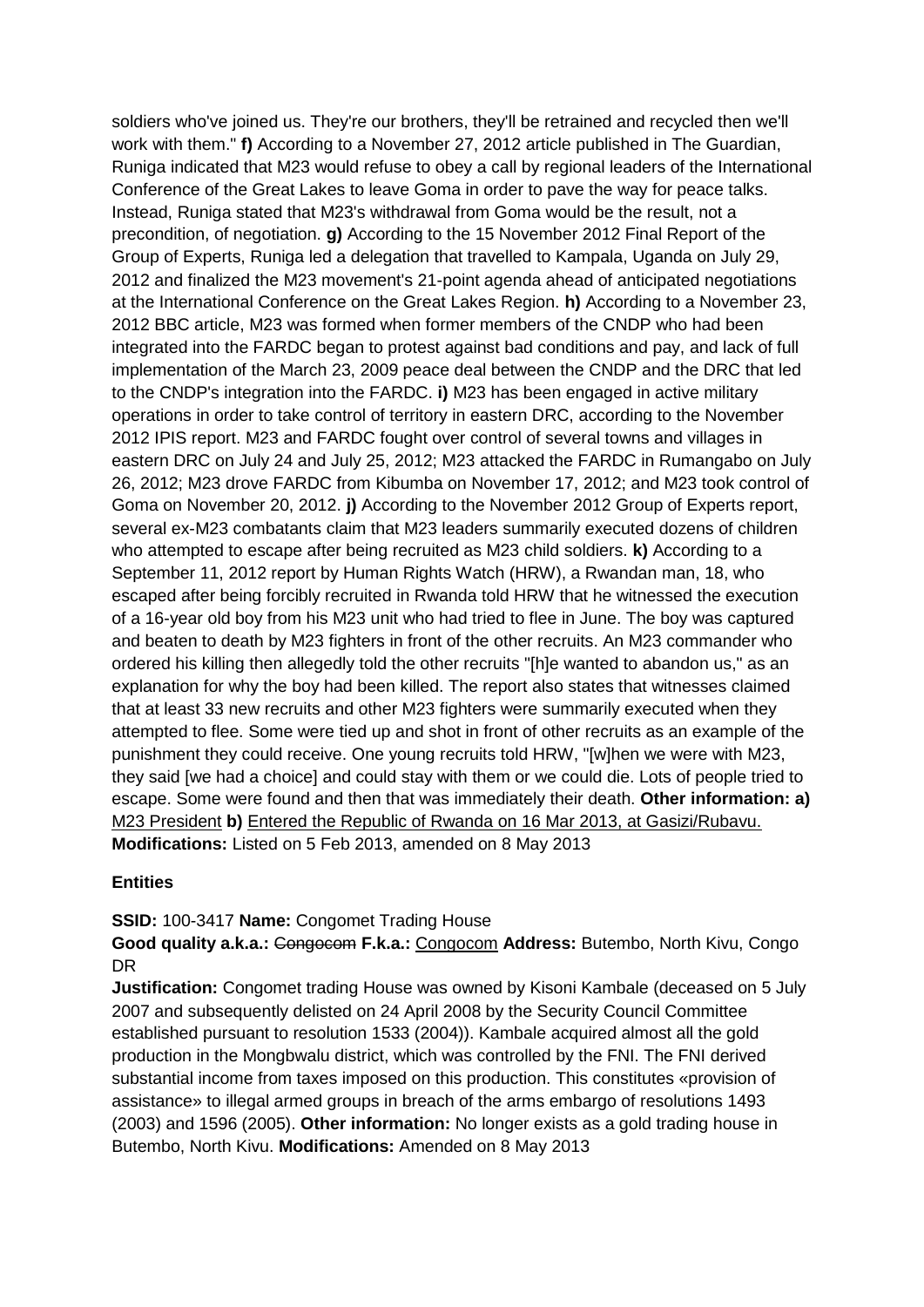**SSID:** 100-3425 **Name:** Compagnie Aerienne Des Grands Lacs (CAGL) **Address: a)** CAGL, Avenue Président Mobutu, Goma, Congo DR **b)** Gisenyi, Rwanda **Justification:** CAGL is a company owned by Douglas Mpamo (CAGLMpamo, an individual already subject to sanctions under resolution 1596 (2005). CAGL was used to transport arms and ammunition in violation of the arms embargo of resolutions 1493 (2003) and 1596 (2005). **Modifications:** Amended on 8 May 2013

**SSID:** 100-3433 **Name:** Great Lakes Business Company (GLBC)

**Address: a)** GLBC, P.O.Box 315, Goma, Congo DR **b)** Gisenyi, Rwanda (possibly) **Justification:** GLBC is a company owned by Douglas Mpamo.Mpamo, an individual already subject to sanctions under resolution 1596 (2005). GLBC was used to transport arms and ammunition in violation of the arms embargo of resolutions 1493 (2003) and 1596 (2005). **Other information:** As of December 2008, GLBC no longer had any operational aircraft, although several aircraft continued flying in 2008 despite UN sanctions. **Modifications:**  Amended on 8 May 2013

# **SSID:** 100-3447 **Name:** Tous Pour La Paix Et Le Developpement (TPDNGO) **Good quality a.k.a.:** TPD **Address:** Goma, North Kivu, Congo DR

**Justification:** Implicated in violation of the arms embargo, by providing assistance to RCD-G, particularly in supplying trucks to transport arms and troops, and also by transporting weapons for distribution to parts of the population in Masisi and Rutshuru, North Kivu, in early 2005. **Other information:** Goma, with provincial committees in South Kivu, Kasai Occidental, Kasai Orientaand Maniema. Officially suspended all activities since 2008. In practice, as of June 2011 TPD offices are open and involved in cases related to returns of IDPs, community reconciliation initiatives, land conflict settlements, etc. The TPD President is Eugene Serufuli and Vice-President is Saverina Karomba. Important members include North Kivu provincial deputies Robert Seninga and Bertin Kirivita **Modifications:** Amended on 8 May 2013

**SSID:** 100-3454 **Name:** Uganda Commercial Impex (UCI) LTD

**Address: a)** Kajoka Street, Kisemente, Kampala, Uganda (Tel.: +256 41 533 578/9) **b)**  P.O.Box 22709, Kampala, Uganda

**Justification:** UCI bought gold through a regular commercial relationship with traders in the DRC tightly linked to militias. This constitutes «provision of assistance» to illegal armed groups in breach of the arms embargo of resolutions 1493 (2003) and 1596 (2005). **Other information:** Gold export company (Former Directors Mr. J.V. Lodhia – known as «Chuni» – and his son Mr. Kunal Lodhia)). In January 2011, Ugandan authorities notified the Committee that following an exemption on its financial holdings, Emirates Gold repaid UCI's dept to Crane Bank in Kampala, leading to final closure of its accounts. The previous owner of UCI, J.V. Lodhia and his son Kumal Lodhia have remained involved in purchasing gold from eastern DRC. **Modifications:** Amended on 8 May 2013

**SSID:** 100-23799 **Name:** Forces démocratiques de libération du Rwanda (FDLR) **Good quality a.k.a.: a)** Forces démocratiques de libération du Rwanda **b)** FDLR **c)** Force Combattante Abacunguzi **d)** FOCA **e)** Combatant Force for the Liberation of Rwanda **Justification: a)** The Forces démocratiques de libération du Rwanda (FDLR) is one of the largest foreign armed groups operating in the territory of the Democratic Republic of the Congo (DRC). The group was formed in 2000, and, as detailed below,and has committed serious violations of international law involving the targeting of women and children in armed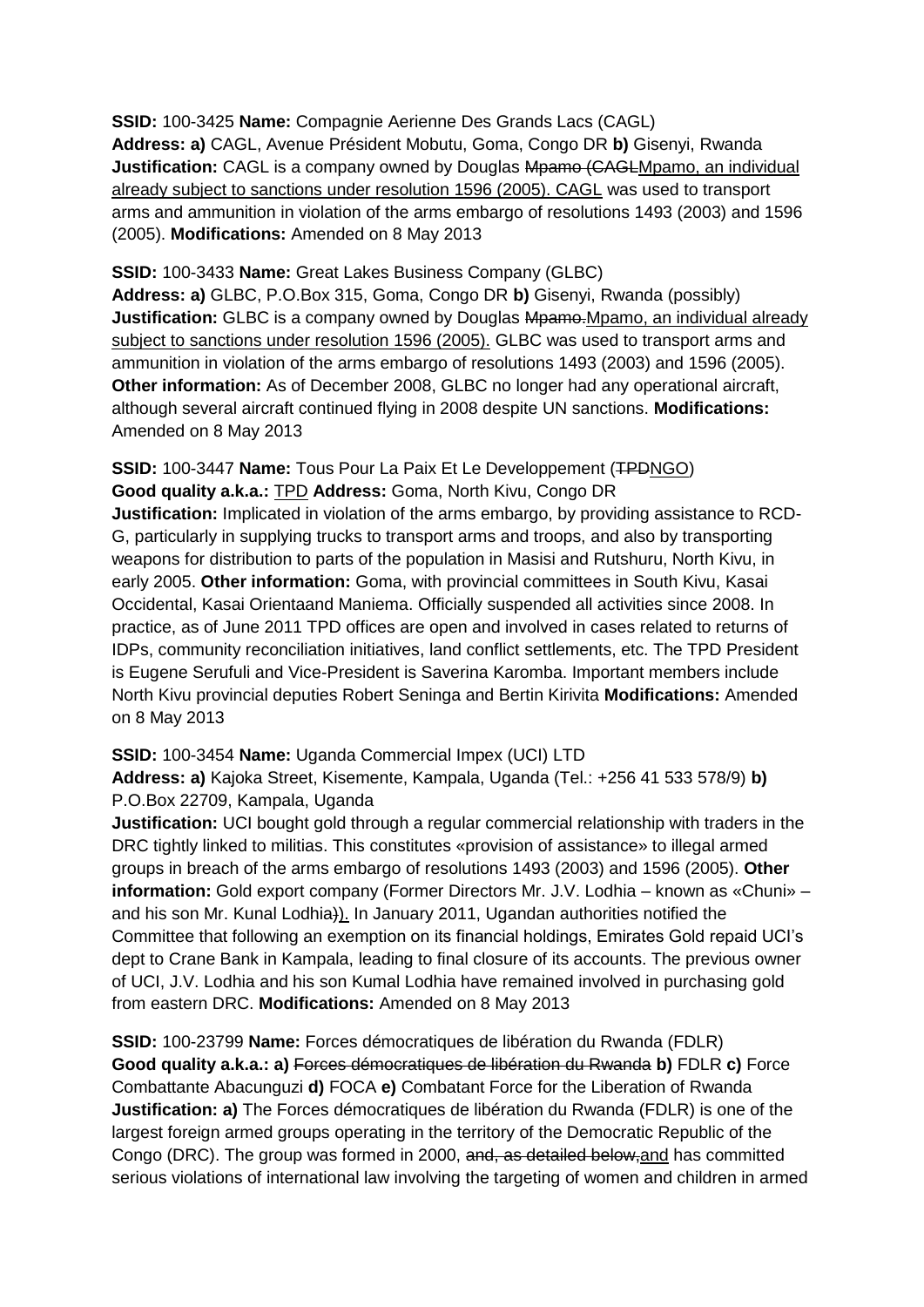conflict in the DRCconflict, including killing and maiming, sexual violence, and forced displacement. **b)** According to a 2010 report from Amnesty International on Human Rights in the DRCInternational, the FDLR were responsible for the killings of ninety-six civilians in Busurguni, Walikali territory. Some of the victims were burned alive in their homes. **c)**  According to a 2010 report from Amnesty International on Human Rights in the DRCsame source, in June 2010, an NGO medical centre reported around sixty cases a month of girls and women who had been raped in the southern Lubero territory, North-Kivu by armed groups including the FDLR. **d)** According to a December 20, 2010 report from Human Rights Watch (HRW), there has been documented evidence of the FDLR actively conducting child recruitment. HRW has identified at least 83 Congolese children under the age of 18, some as young as 14, who have been forcibly recruited by the FDLR. **e)** In January of 2012, HRW reported that FDLR combatants attacked numerous villages in the Masisi territory, killing six civilians, raping two women, and abducting at least 48 people whose whereabouts remain unknownpeople. According to a June 2012 report from HRW, in May 2012 FDLR fighters attacked civilians in Kamananga and Lumenje, in South Kivu province, as well as in Chambucha, Walikale territory, and villages in the Ufumandu area of Masisi territory, North Kivu province. In these attacks, FDLR fighters with machetes and knives hacked to death dozens of civilians, including numerous children. **f)** According to the June 2012 Group of Experts Report, the FDLR attacked several villages in South Kivu from December 31, 2011 to January 4, 2012. A United Nations investigation confirmed that at least 33 persons, including 9 children and 6 women, had been killed, either burned alive, decapitated or shot during the attack. In addition, one woman and one girl had been raped. **g)** The June 2012 Group of Experts Report also states that a United Nations investigation confirmed that the FDLR massacred at least 14 civilians, including 5 women and 5 children in South Kivu in May 2012. According to the November 2012 Group of Experts report, the UN documented at least 106 incidents of sexual violence committed by the FDLR between December 2011 and September 2012. The November 2012 Group of Experts report notes that, according to a UN investigation, the FDLR raped seven women in the night of 10 March 2012, including a minor, in Kalinganya, Kabare territory. The FDLR attacked the village again on 10 April 2012 and raped three of the women for the second time. The November 2012 Group of Experts report also reports 11 killings by the FDLR in Bushibwambombo, Kalehe on 6 April 2012, and FDLR involvement in 19 further killings in Masisi territory, including five minors and six women, in May. **Other information: a)** Location: North and South Kivu, DRC **b)**  fdlr@fmx.de; fldrrse@yahoo.fr; fdlr@gmx.net **Modifications:** Listed on 5 Feb 2013, amended on 8 May 2013

#### **SSID:** 100-23811 **Name:** M23

**Justification: a)** The Mouvement Du 23 Mars (M23) is an armed group operating in the Democratic Republic of the Congo (DRC) that has been the recipient in the territory of the DRC of arms and related materiel, including advice, training, and assistance related to military activities. Several eyewitness testimonies state that M23 receives general military supplies from the Rwandan Defense Forces (RDF) in the form of weapons and ammunition in addition to materiel support for combat operations. **b)** M23 has been complicit in and responsible for committing serious violations of international law involving the targeting of women and children in situations of armed conflict in the DRC including killing and maiming, sexual violence, abduction, and forced displacement. According to numerous reports, investigations, and testimonies from eyewitnesses, M23 has been responsible for carrying out mass killings of civilians, as well as raping women and children throughout various